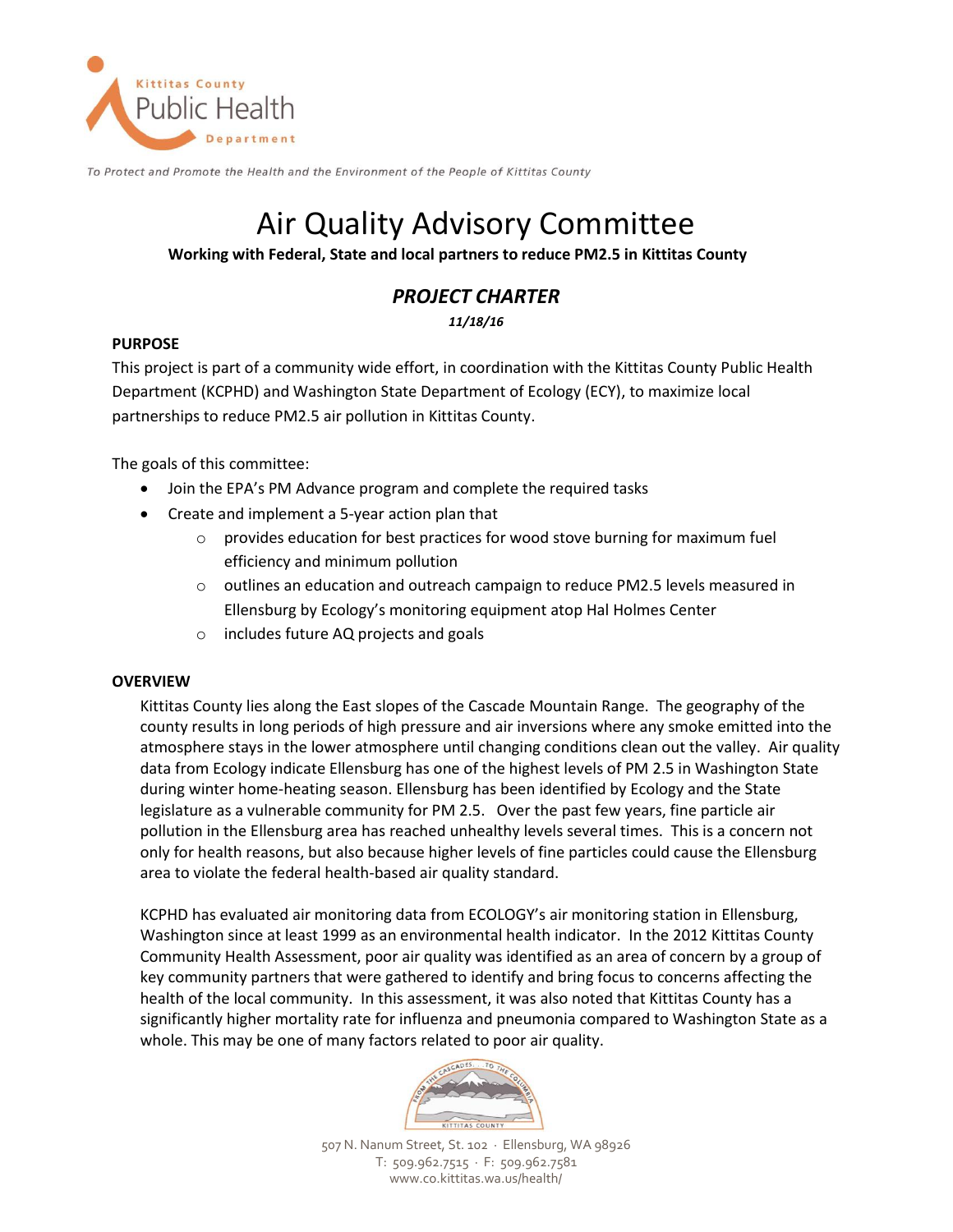

To Protect and Promote the Health and the Environment of the People of Kittitas County

Ecology approached KCPHD in late 2013 asking if they were interested in acting as the lead for a community effort using State funding to reduce PM2.5 in Ellensburg. Efforts to reduce air pollution now could avoid violating federal health-based air quality standards in the future.

# **GOALS AND OBJECTIVES OF THE PROJECT:**

- 1. Join the EPA's PM Advance Program
	- a. Convene at least five community partners to continue the Air Quality Advisory Committee (AQAC).
	- b. By August  $30<sup>th</sup>$ , 2016 submit a sign-up letter to the EPA requesting to join the PM Advance program
	- c. By March 31, 2017 submit a 5-year action plan to the EPA outlining education and outreach projects intended to reduce  $PM<sub>2.5</sub>$  emissions
	- d. By June 30<sup>th</sup>, 2017 implement the 5-year action plan and the measures within
	- e. Continue to evaluate and update the action plan on an annual basis
- 2. Continue to search for additional grant funding opportunities to support the 5-year action plan and air quality improvement efforts in Kittitas County

#### **ROLES AND RESPONSIBILITIES**

- Kittitas County Public Health Department Robin Read Administrator, Holly Myers Environmental Health Supervisor, Kimberly Sarver – Air Quality Project Specialist
	- Convene and facilitate the AQAC
	- Incorporate input and feedback of AQAC and Ecology in all aspects of the project
	- Assists with revisions of the charter, and project goals
	- Oversee implementation of goals and objectives for all aspects of this project
	- Responsible for implementation of contract with ECY and submission of deliverables
- AQAC Members (as individuals and/or representatives of agencies)
	- Attend regular meetings and participate in AQAC projects
	- Provide assistance, feedback and expertise on a 5-year action plan and future education and outreach projects.
	- Assist with implementation of the 5-year plan and provide feedback on successes and failures



507 N. Nanum Street, St. 102 · Ellensburg, WA 98926 T: 509.962.7515 · F: 509.962.7581 www.co.kittitas.wa.us/health/